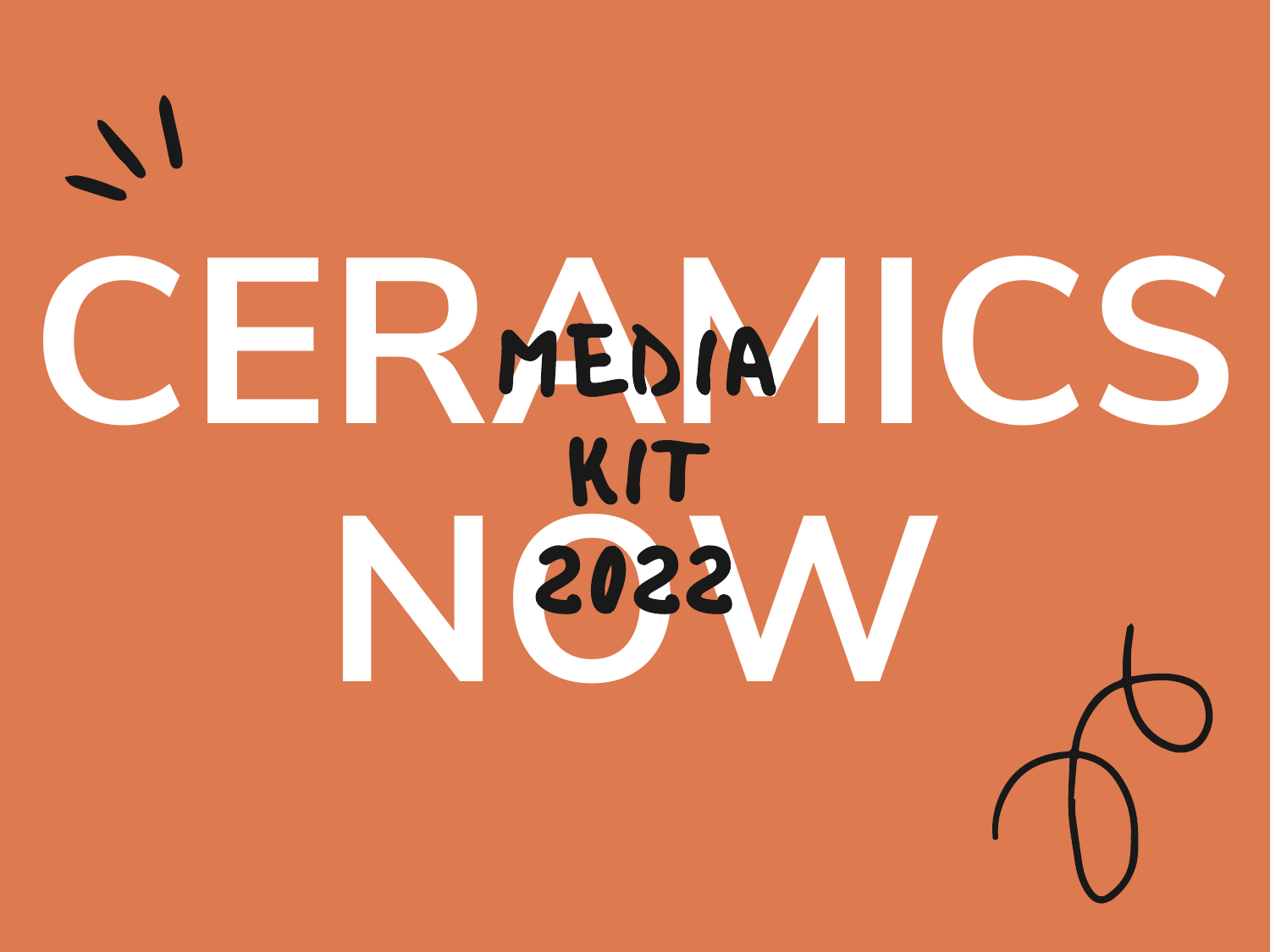## **ABOUT CERAMICS NOW** Brief Introduction

Ceramics Now is a leading independent art publication specialized in contemporary ceramics.

CN promotes contemporary ceramic art and empowers artists working with ceramics since 2010.



The Planter Show at Fort Makers, New York, 2020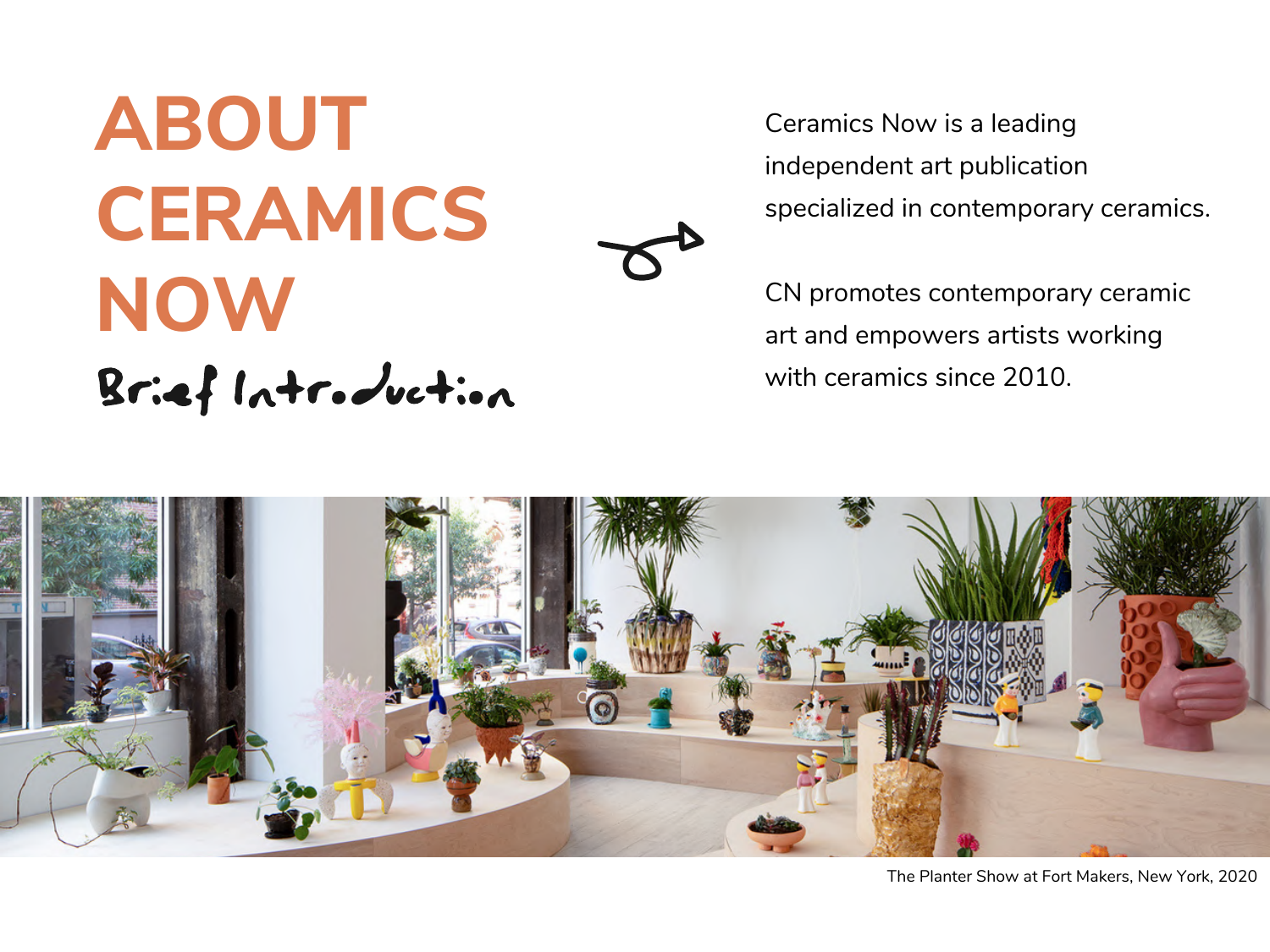

# **DIGITAL PUBLICATION**



The digital publication offers a curated selection of ceramic art projects and publishes artist profiles, news and articles, in-depth interviews with world-renowned and emerging ceramic artists, and many other resources.

Ceramics Now has a monthly readership of over 30,000. CN readers are people for whom ceramics is part of their everyday life—they are arts professionals including artists, curators, educators, collectors, students, and an educated public. They care about arts, culture, and giving back to the community.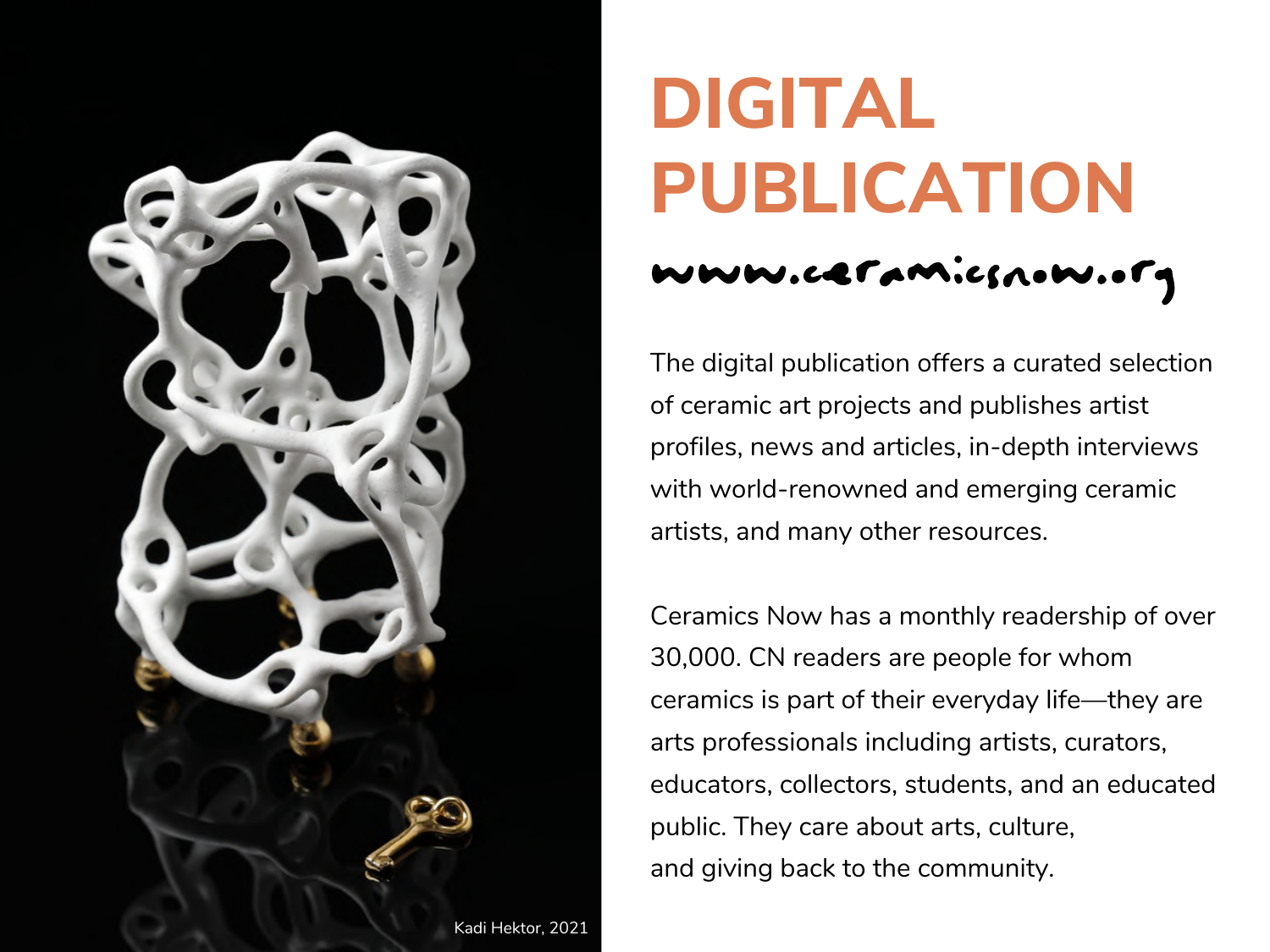## **ART NEWSLETTER** [Ceramics](https://www.ceramicsnow.org/weekly/) Now Weekly

Since 2020, we run Ceramics Now Weekly, the leading newsletter dedicated to contemporary ceramics, reaching a fantastic community of over 9,700 subscribers. Every other week, the editor of Ceramics Now brings you the week's news in the ceramic art world and shares a curated selection of artist profiles and exhibitions.

Our newsletters have an impressive 42% open rate and 20% click rate, well above the market average (which is 26.27% and 2.95%, according to email marketing benchmarks).



Form & Fire: American Studio Ceramics at LSU Museum of Art, Baton Rouge,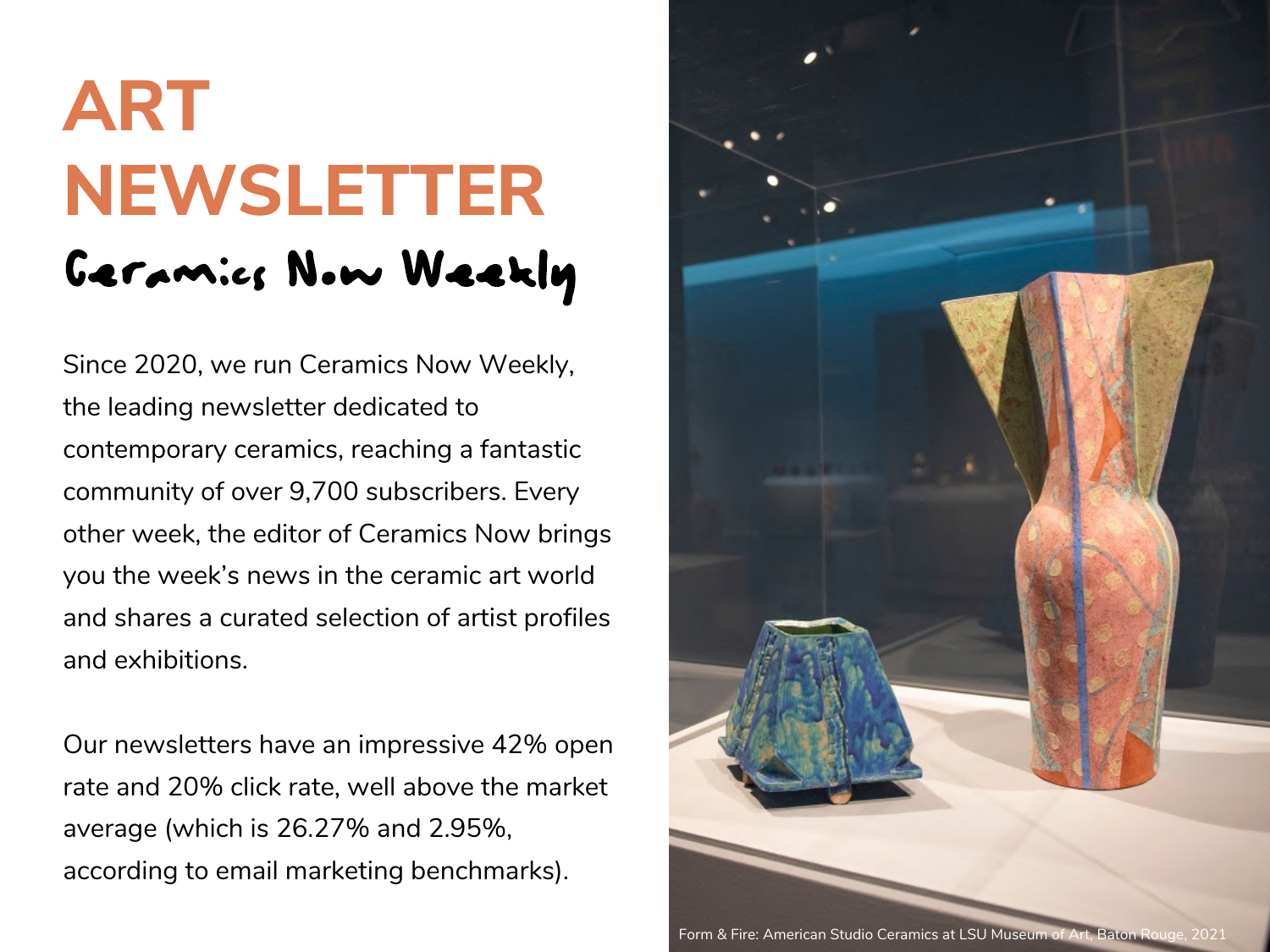

Ceramics Now offers advertisers the opportunity to have an impact on an established readership interested in art exhibitions, galleries and museums, competitions, residencies, services, jobs, books, and other products. We only work with advertisers that provide value to our readers.

Over 50% of our readers are from the United States, 20% are from the European Union, and 15% are from the United Kingdom. Join us and use Ceramics Now as part of your successful promotional strategy!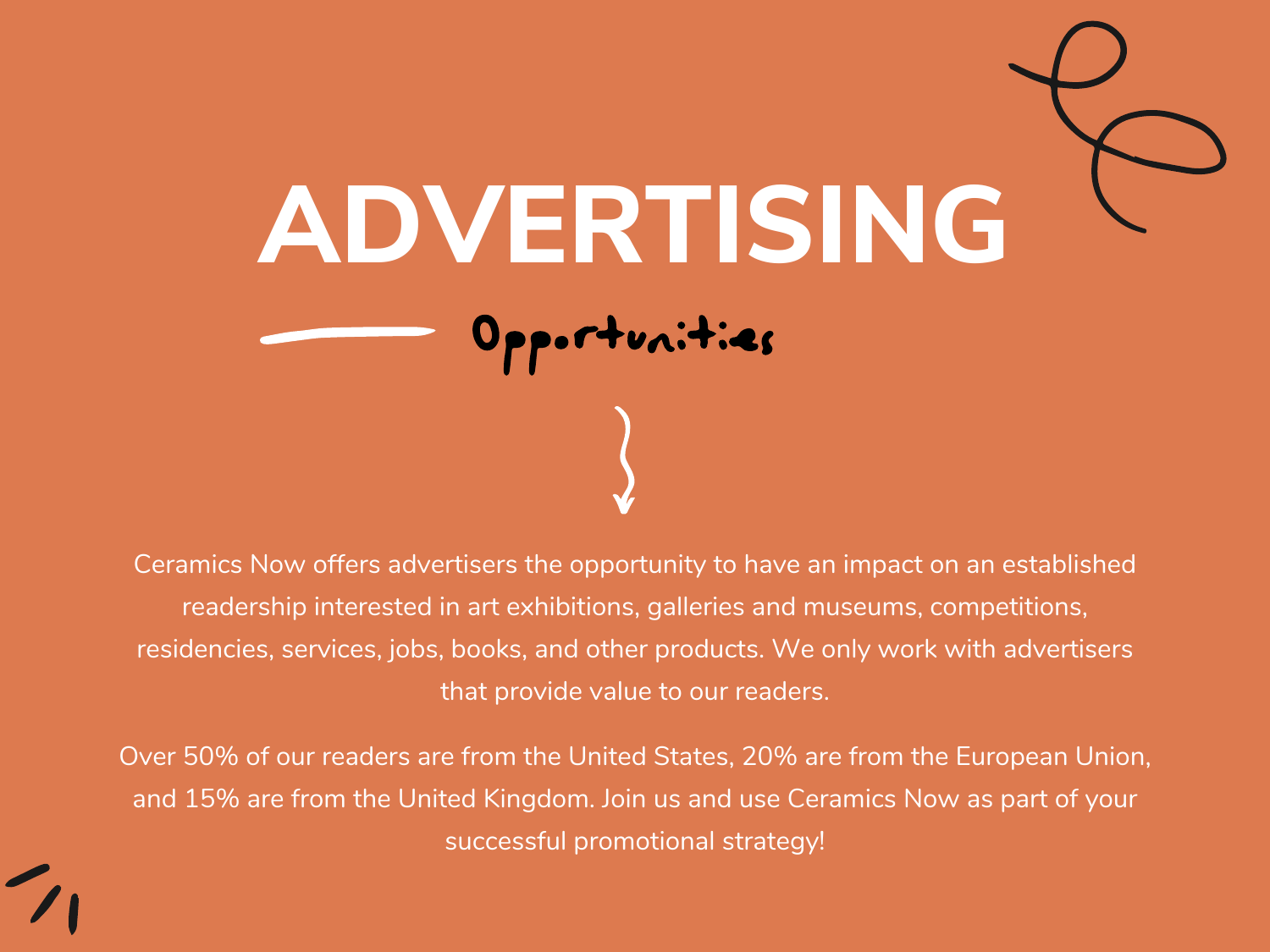

# **SPONSORED ARTICLE**

### in [Ceramics](https://www.ceramicsnow.org/) Now

### **\$300**





- The ideal way to get in front of a highly targeted global audience;
- Published in the News or Exhibitions sections on www.ceramicsnow.org;
- Appears on the Homepage for at least a week;
- Mentioned in Ceramics Now Weekly, our newsletter;
- Shared on Facebook, Twitter, and LinkedIn (over 34,000 followers).

Required assets

- Title: 6-18 words;
- Text: 600 to 1000 words;
- 1-5 images: png or jpg files (horizontal images work best);
- One or two links.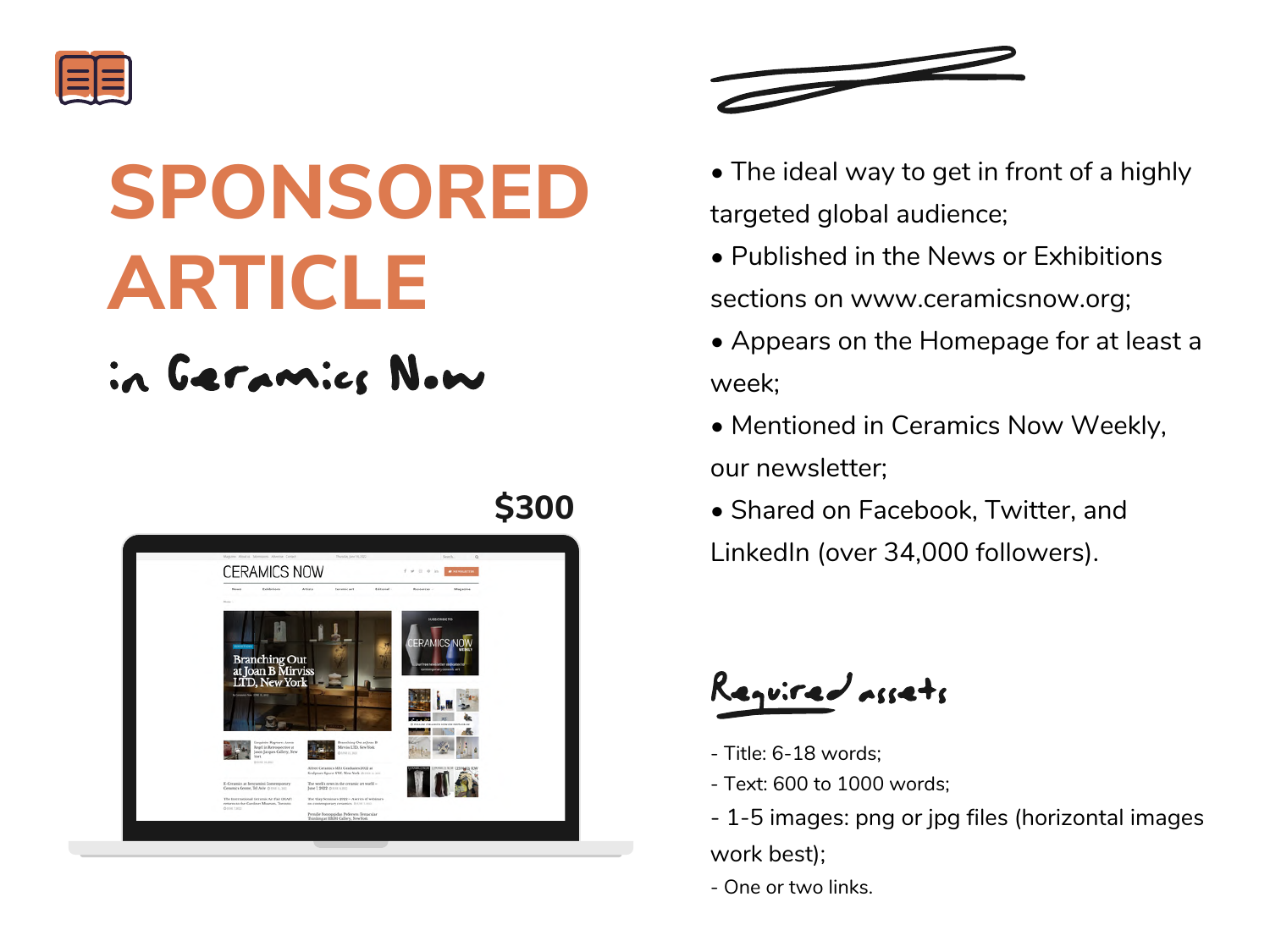

# **SPONSORED AD**

in [Ceramics](https://www.ceramicsnow.org/weekly/) Now Weekly

#### **\$200**



 $\overline{\phantom{0}}$ 

- The best way to generate leads and attract the right audience for your brand;
- Displayed prominently before the News, the most read section of our newsletter;
- Only one sponsored ad placement is available in each edition;
- CN Weekly's trusted reputation will increase your brand awareness;
- Sponsors help keep this newsletter free and accessible to everyone.

Required assets

- Headline (title): max 58 characters, including spaces;
- One link will work on the headline and the image;
- Banner Image: png or jpg file must be exactly 800x150px;
- Main text: max 340 characters, including spaces.